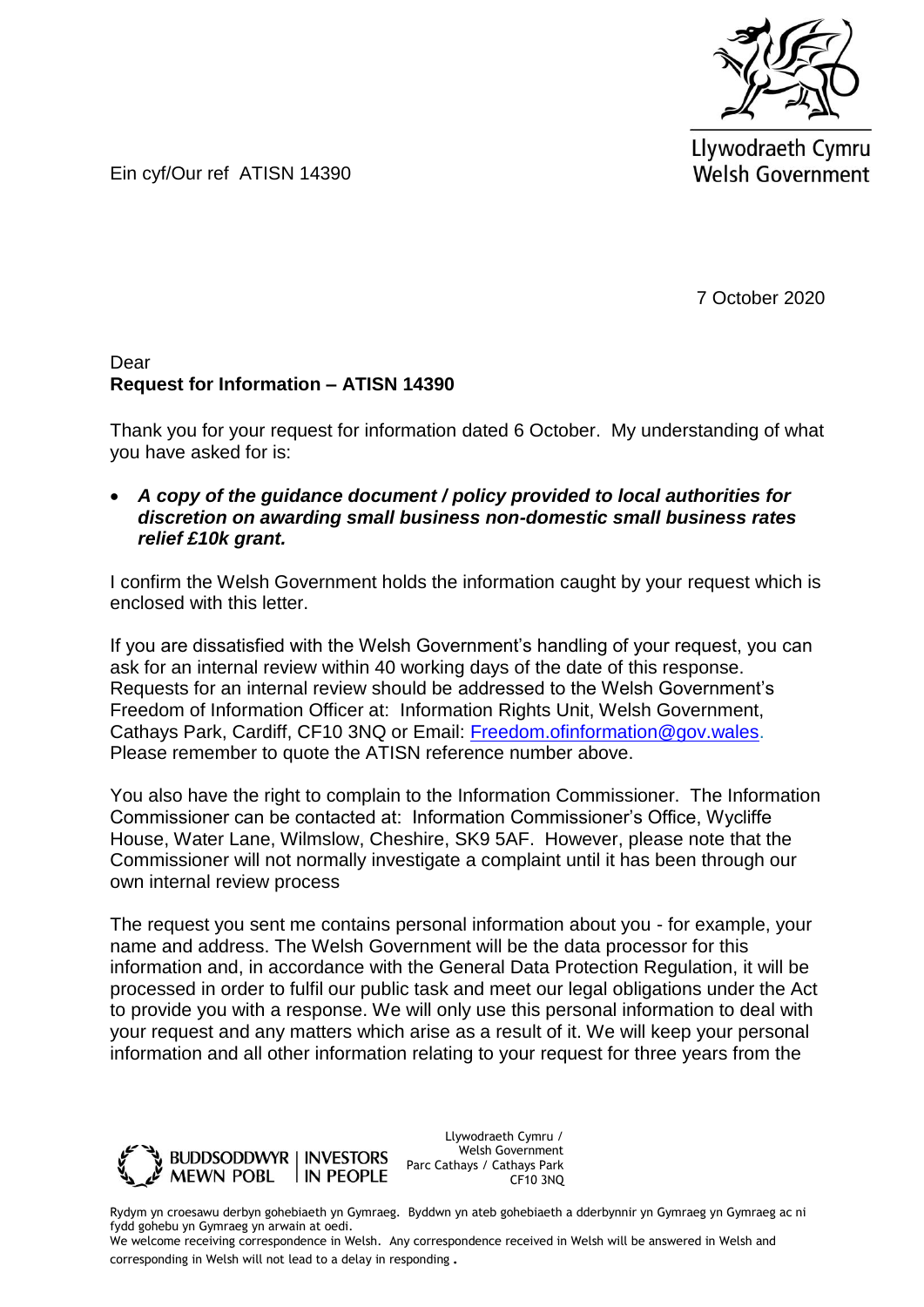date on which your request is finally closed. Your personal information will then be disposed of securely.

Under data protection legislation, you have the right:

- to be informed of the personal data we hold about you and to access it
- require us to rectify inaccuracies in that data
- to (in certain circumstances) object to or restrict processing
- for (in certain circumstances) your data to be 'erased'
- to (in certain circumstances) data portability
- to lodge a complaint with the Information Commissioner's Office (ICO) who is our independent regulator for data protection

For further information about the information which the Welsh Government holds and its use, or if you wish to exercise your rights under the GDPR, please contact: Data Protection Officer, Welsh Government, Cathays Park, CARDIFF, CF10 3NQ or e-mail [DataProtectionOfficer@gov.wales.](mailto:DataProtectionOfficer@gov.wales)

Any information released under the Freedom of Information Act 2000 or Environmental Information Regulations 2004 will be listed in the Welsh Government's Disclosure Log (at [https://gov.wales/about/open-government/freedom-of](https://gov.wales/about/open-government/freedom-of-information/responses/?lang=en)[information/responses/?lang=en\)](https://gov.wales/about/open-government/freedom-of-information/responses/?lang=en).

Yours sincerely

# **Covid-19 Grants for Businesses in Wales linked to Non-Domestic Rates (NDR)**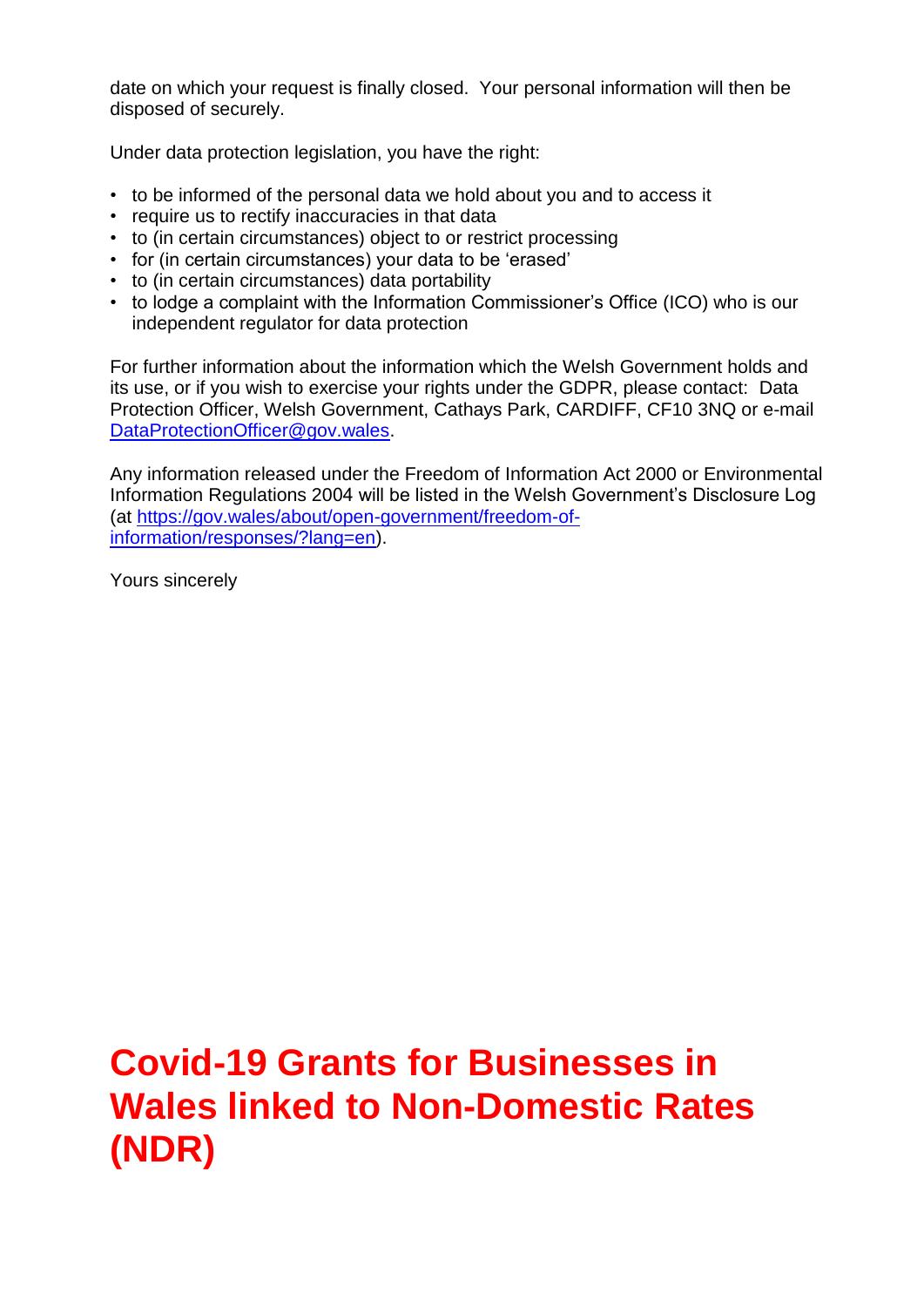## **Scheme Guidance**

As part of the fiscal stimulus package to support businesses in Wales through the Covid-19 pandemic, Welsh Ministers have introduced two non-repayable grant instruments that are linked to non-domestic properties. Throughout the following, the term 'properties' should be taken to refer to hereditaments recorded on the non-domestic rating list for Wales.

#### **The aim for both grant schemes is to get financial support to eligible businesses and not-for-profit organisations as soon as possible to help them remain viable.**

Local authorities have indicated their willingness to support the response and recovery effort by administering these grants in Wales alongside enhanced year-long rates relief for certain retail, leisure and hospitality businesses who qualify for 2020 21.

This provides guidance about the operation and delivery of the NDR-linked Covid-19 grants. The expanded rates relief scheme is covered by a separate guidance document.

**Both Grant Schemes will only apply to properties that were on the NDR rating list on 20 March 2020. If the ratepayer is not on the list at this date, it will be at the discretion of the individual local authority as to whether the business should be eligible for a grant.** 

**The decision to provide the grant ultimately lies at the discretion of the local authority and should be based on the overriding principle of the scheme of providing support to businesses negatively impacted.** 

#### *Grant 1*

A grant of £25,000 is being made available for **retail, leisure and hospitality businesses** occupying properties with a rateable value of between £12,001 and £51,000.

It is estimated that there are up to 8,500 eligible properties in Wales, entailing a fund of around £214m.

The Welsh Government has produced **[guidance for expanded Covid-19 rates](https://businesswales.gov.wales/sites/business-wales/files/MA-RE-0992-20%20-%20Retail%2C%20Leisure%20and%20Hospitality%20Rates%20Relief%20Scheme%202020-21%20-%20Guidance%2C%20Grant%20Acceptance%20and%20Offer%20for%20Local%20Authorities%20-%20Doc%201%20Guidance%20%28E%29_1%20%282%29.pdf)  [relief for occupied retail, leisure and hospitality properties](https://businesswales.gov.wales/sites/business-wales/files/MA-RE-0992-20%20-%20Retail%2C%20Leisure%20and%20Hospitality%20Rates%20Relief%20Scheme%202020-21%20-%20Guidance%2C%20Grant%20Acceptance%20and%20Offer%20for%20Local%20Authorities%20-%20Doc%201%20Guidance%20%28E%29_1%20%282%29.pdf)**.

That guidance lists the properties that will benefit from the relief as being wholly or mainly used:

□ As shops, restaurants, cafes, drinking establishments, cinemas and live music venues

□ For assembly and leisure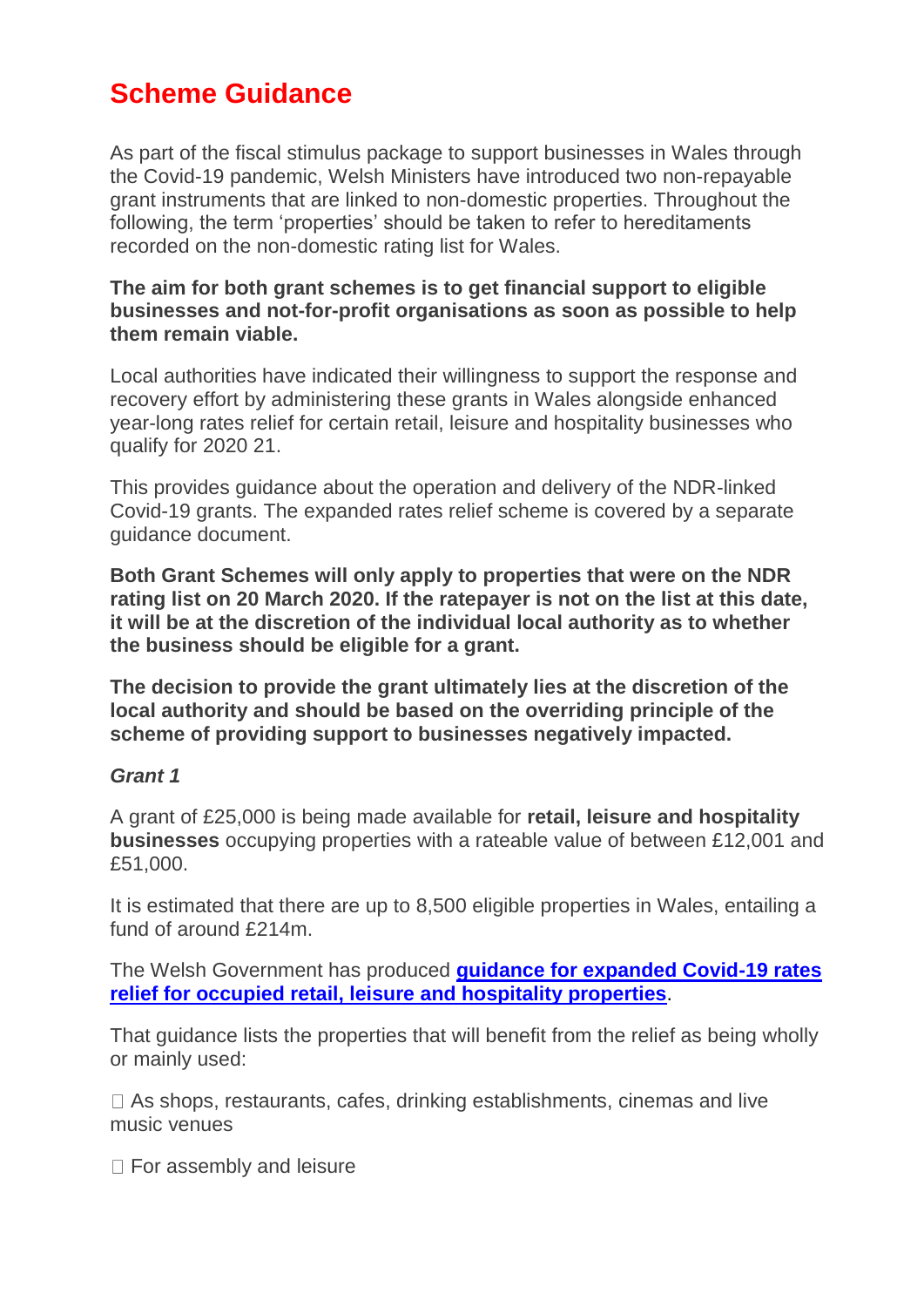□ As hotels, guest and boarding premises and self-catering accommodation.

The guidance provides a detailed list of the hereditaments that are eligible under the above categories. It also provides a list of hereditaments that are not eligible. The relief is available to not-for-profit organisations occupying eligible properties, e.g. charity shops, including those already eligible for partial mandatory relief on those properties.

In administering Grant 1, the Welsh Government and the administering local authorities will apply very similar eligibility definitions for qualifying retail, leisure and hospitality hereditaments.

As of 20 April 2020, in relation to self-catering accommodation, properties will not be eligible for grant unless the following criteria are met:

 $\Box$  The self-catering accommodation can produce two years of trading accounts directly preceding the current financial year of the business

 $\Box$  The self-catering accommodation must actually have been let for a period of 140 days or more in the financial year 2019-20

 $\Box$  The self-catering accommodation business must be the primary source of income for the owner (minimum threshold is 50%).

Local authorities have full discretion to request and examine trading business accounts, booking lists and self-assessment tax returns submitted to HMRC for the financial year ending 31 March 2019 if additional evidence is required to demonstrate that this criteria is met. In cases where local authorities have decided to request additional evidence and the evidence shows that the scheme criteria are not met, local authorities are required to withhold payment of grant.

In addition, a small number of exclusions will apply, based on the **[Welsh](https://businesswales.gov.wales/sites/business-wales/files/SBRR%20-%202019%20-%20Guidance%202019%20%28ENG%29%20-%20Update%2009-2019%20FINAL%20DESIGN.pdf)  [Government's guidance for Permanent Small Business Rates Relief](https://businesswales.gov.wales/sites/business-wales/files/SBRR%20-%202019%20-%20Guidance%202019%20%28ENG%29%20-%20Update%2009-2019%20FINAL%20DESIGN.pdf)  [Scheme for Wales \(2019\)](https://businesswales.gov.wales/sites/business-wales/files/SBRR%20-%202019%20-%20Guidance%202019%20%28ENG%29%20-%20Update%2009-2019%20FINAL%20DESIGN.pdf)**. These exceptions include:

 $\Box$  Hereditaments occupied by a council, a police and crime commissioner, or the Crown

□ Beach huts

 $\Box$  Hereditaments used exclusively for the display of advertisements, parking of motor vehicles, sewage works or electronic communications apparatus (e.g. ATMs).

The multiple property restriction which applies to the Small Business Rates Relief scheme does not apply to Grant 1. All properties fulfilling the eligibility criteria will be able to access the grant funding.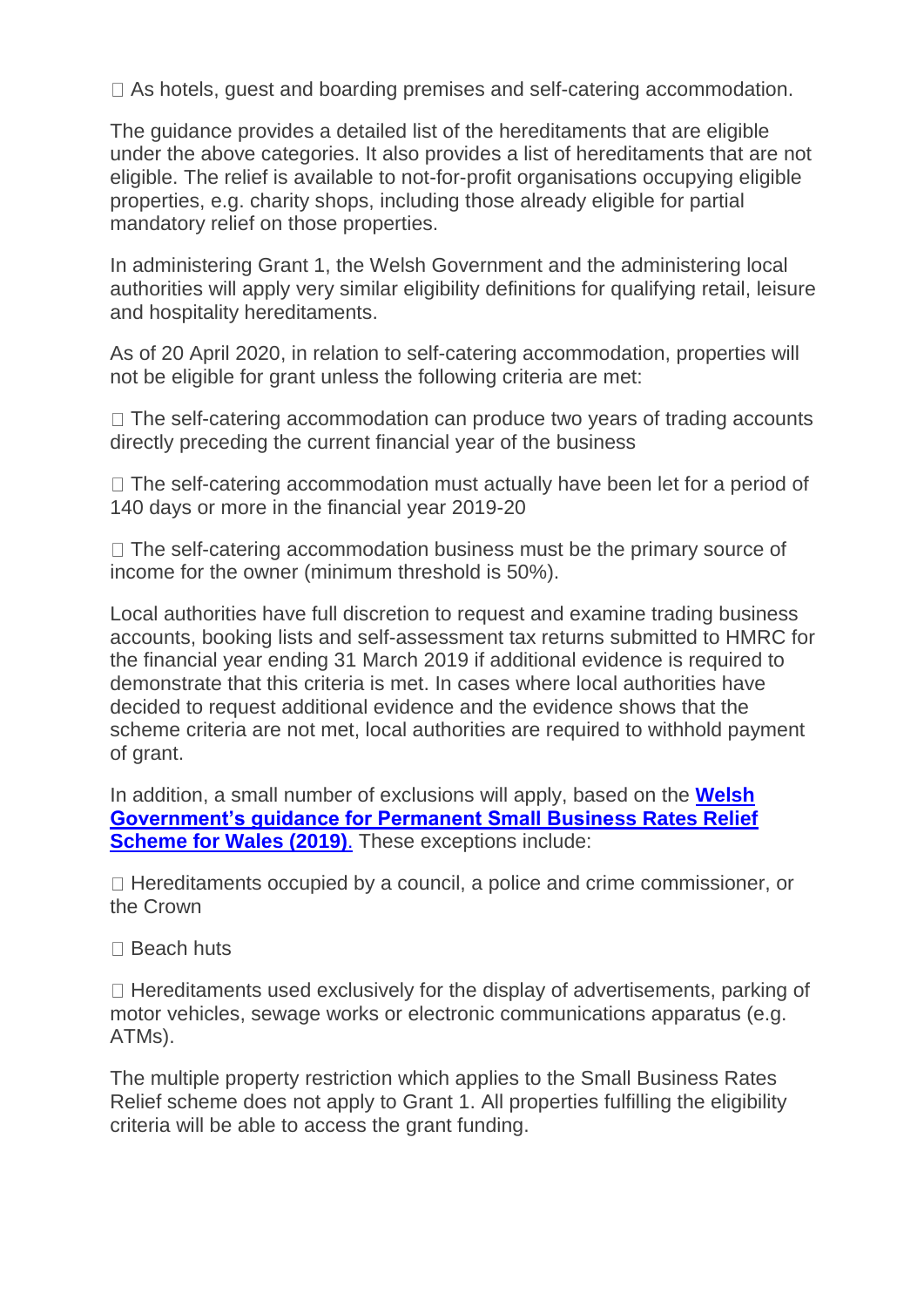Each local authority will use the criteria and guidance outlined above to identify qualifying businesses in their area based on information they already hold from administering the NDR system. Each local authority will then:

 $\Box$  Notify each qualifying business in their area of their eligibility for a grant (either in writing – electronically, by post or both – or via press notice including distribution via digital and social media communication channels)

 $\Box$  Collect any additional information required from that business to enable processing and payment of the grant (eg. bank account details where these are not already held through pre-existing systems)

 $\Box$  Pay the grant to the eligible recipient business, preferably via direct transfer to their bank account

Recognising the unprecedented need for pace of delivery, the Welsh Government will release funds to each local authority to enable them to award grants. An initial, advance payment will be made and thereafter local authorities will draw down funds in further tranches from the Welsh Government as the grants are deployed. The funding arrangements will be set out in grant offer letters to authorities.

Local authorities will retain appropriate records of grant payments made and will report these to the Welsh Government in a format and on a frequency to be agreed.

### *Grant 2*

A £10,000 grant to all businesses eligible for small business rates relief (SBRR) in Wales with a rateable value of £12,000 or less. It is estimated that there are up to 63,500 eligible properties in Wales, entailing a fund of around £635m.

The multiple property restriction applied to the Small Business Rates Relief scheme applies to this grant. Therefore the same ratepayer may only receive the grant for a maximum of two properties in each local authority.

#### And

A £10,000 grant to all ratepayers eligible for charitable relief and Community Amateur Sports Clubs (CASC) relief, operating in the retail, leisure and hospitality sectors occupying properties with a rateable value of £12,000 or less. Local authorities have discretion to provide grants to not-for-profit bodies they consider to be operating for charitable purposes but aren't currently receiving charitable relief or CASC relief. This discretion will only apply to not-for-profit organisations who are in receipt of or have entitlement to discretionary rates relief and operate in the retail, leisure or hospitality sectors.

The multiple property restriction applied to the Small Business Rates Relief scheme applies to this grant. Therefore the same ratepayer may only receive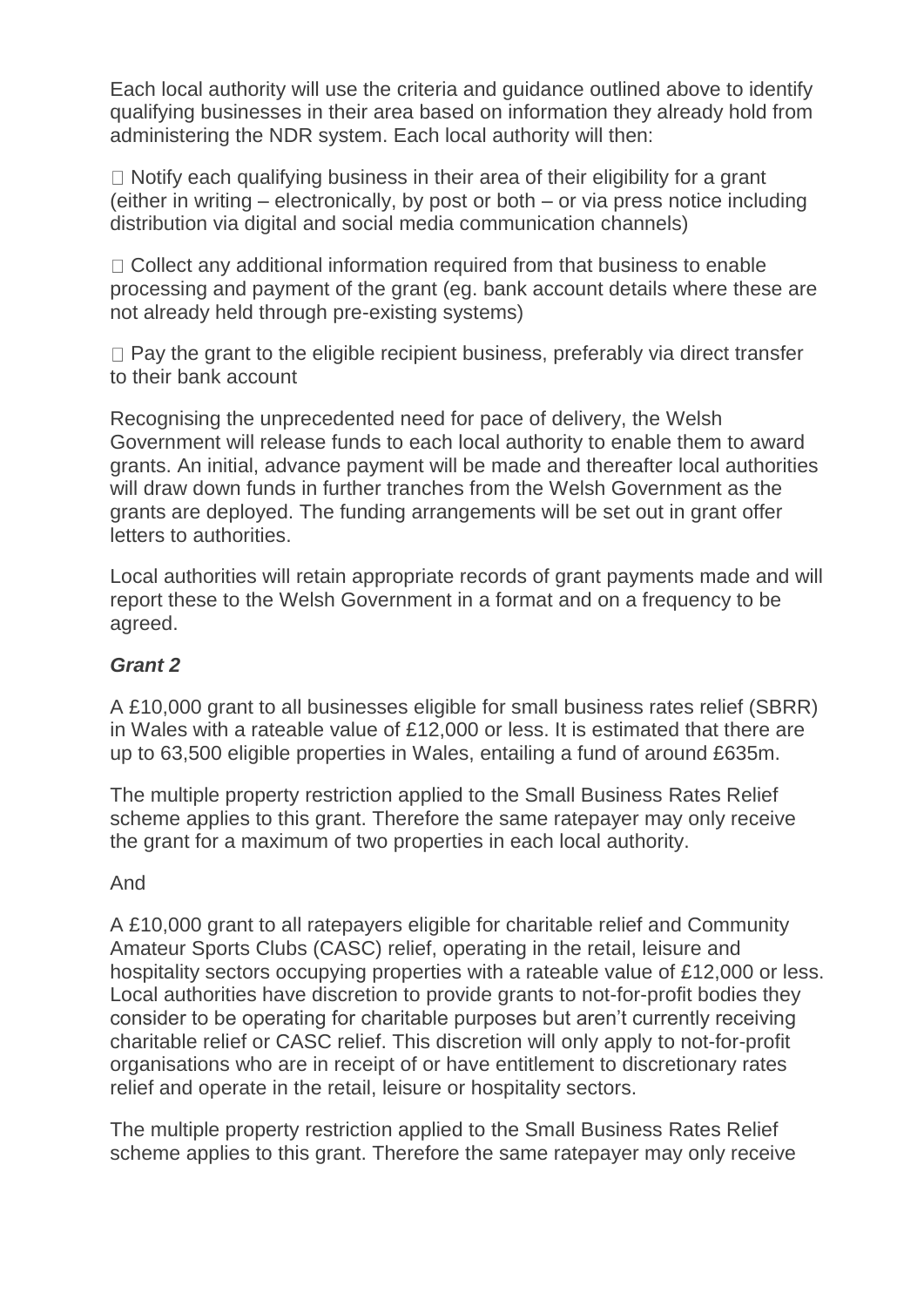the grant for a maximum of two properties in each local authority. This multiple property restriction also applies to charities and CASC.

As of 20 April 2020, in relation to self-catering accommodation, properties will not be eligible for grant unless the following criteria are met:

 $\Box$  The self-catering accommodation can produce two years of trading accounts directly preceding the current financial year of the business

 $\Box$  The self-catering accommodation must actually have been let for a period of 140 days or more in the financial year 2019-20

 $\Box$  The self-catering accommodation business must be the primary source of income for the owner (minimum threshold is 50%)

Local authorities have full discretion to request and examine trading business accounts, booking lists and self-assessment tax returns submitted to HMRC for the financial year ending 31 March 2019 if additional evidence is required to demonstrate that this criteria is met. In cases where local authorities have decided to request additional evidence and the evidence shows that the scheme criteria are not met, local authorities are required to withhold payment of grant.

Each local authority will use these criteria to identify qualifying businesses as of 20 March 2020 in their area, based on information they already hold from administering the NDR system and SBRR scheme. Each local authority will then:

 $\Box$  Notify each qualifying business in their area of their eligibility for a grant (either in writing – electronically, by post or both – or via press notice including distribution via digital and social media communication channels)

 $\Box$  Collect any additional information required from that business to enable processing and payment of the grant (eg. bank account details where these are not already held on pre-existing systems)

 $\Box$  Pay the grant to the eligible recipient business, preferably via direct transfer to their bank account

All childcare providers that currently receive 100% Small Business Rates Relief should receive the £10,000 grant.

Recognising the need for pace of delivery, the Welsh Government will transfer funds to each local authority to enable them to award grants. An initial, advance payment will be made and thereafter local authorities will draw down funds in further tranches from the Welsh Government as the grants are deployed in line with the schedule set out in grant offer letters.